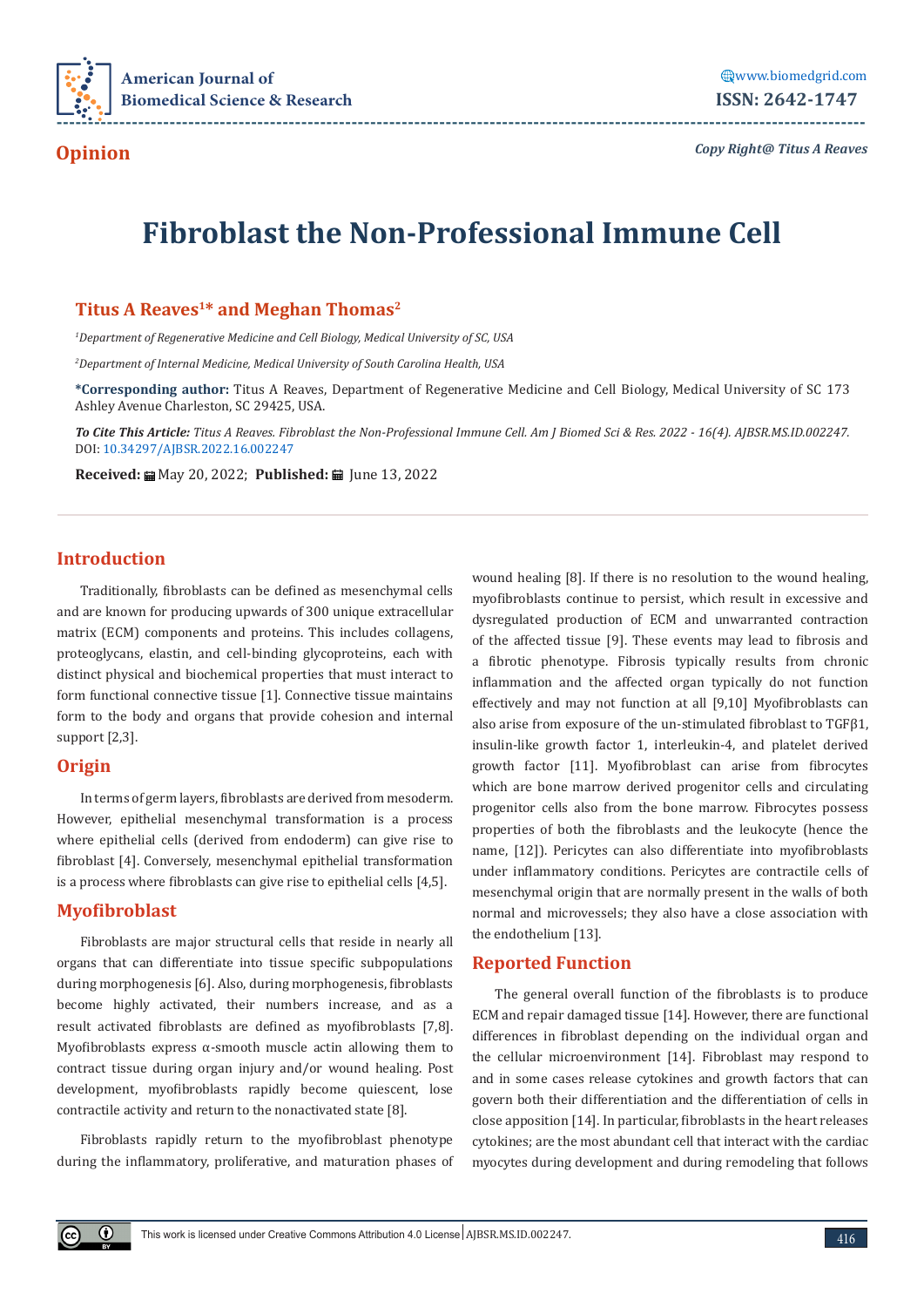hypertension, myocardial infarction and/or heart failure [15]. In the kidney, evidence have shown that resident fibroblasts are also actively involved in initiating and promoting inflammation during kidney injury [16]. Such fibroblasts as they age, differentiate into several distinct phenotypic fibroblasts, which includes CXCL13/ CCL19-producing fibroblasts and retinoic acid-producing fibroblasts where in response to injury results in uncontrolled aberrant inflammation and inhibits tissue repair [16]. In the brain, fibroblasts in the periphery of the CNS, play a role in inflammatory signaling, they recruit professional immune cells to site of injury using chemokines and chemoattractant molecules, affect leukocyte trans endothelial migration, and promote immune cell survival through reducing apoptosis [17]. Yet, there are spinal cord, meningeal, chloroid plexus stroma, and perivascular fibroblast with probable slightly different functional responsibilities [17]. New discoveries made by lineage tracing and targeted gene deletion of mesenchymal cell subpopulations, have expanded and reinforced the conclusion that mesenchymal fibroblasts in the lung are crucial for forming and maintaining vascular networks, sensing damage, recruiting inflammatory cells, and remodeling the extracellular matrix of the lung [18].

# **Expansion of functions non-professional immune cells**

Myofibroblast have the capability to function as a nonprofessional immune cell and potentially their respective responsibilities should be expanded. Interestingly, cultured intestinal fibroblasts express toll-like receptors (TLRs)—indicating that they possess the capacity to participate in the identification, control, and possibly the elimination of microbes and their products [19]. In addition, studies show that fibroblasts also express\release myeloperoxidase (MPO). MPO is a heme protease predominantly secreted by polymorpho-nuclear leukocytes (PMN) and functions to destroy pathogenic organisms and mark damaged tissue for removal [20]. They express FPR1 receptor [21]. This is an activation receptor that stimulates leukocytes to upregulate receptors and migrate to the sites where bacterial formylated peptides are present [22]. The goal is to destroy the bacteria [22]. However, A study has shown that in scleroderma, the FPR1 receptor plays a different role. The FPR1 is involved in the differentiation of fibroblasts to a myofibroblasts phenotype [21]. Fibroblasts also express lysozyme, which is also known as muramidase or Nacetylmuramide glycanhydrolase, an antimicrobial enzyme produced at mucosal surface and is part of the innate immune system [23]. Lysozyme is present in human tears, gastric secretions, nasal mucus, and egg white [23]. Lactoferrin is expressed by myofibroblast and is of the transferrin family, a globular glycoprotein that is present at mucosal surfaces in secretory fluids, such as milk, saliva, tears, and nasal

secretions [24,25]. Lactoferrin is also present in secondary granules of PMNs [25]. In the intestine, fibroblasts are in a peri cryptal or subepithelial orientation. Interestingly, this location allows the fibroblast to be the last barrier should there be an injury or damage to the epithelial surface, which could allow toxic substances to enter the body. Fibroblast are also scattered throughout the stromal and lamina propria areas of the intestine along with other immune cells [26] (Figure 1). While it a bit hard to determine actual numbers, fibroblasts are a highly abundant cell. Thus, performing as a nonprofessional immune cell is appropriate for such an abundant cell. Can the fibroblast modulate immune system responses? the Kollias lab showed in vivo that intestinal myofibroblasts play a critical role following epithelial injury by sensing the inflammatory milieu generated in the microbial components and activates the Tpl2Cox-2- PGE2 molecular pathway which pro-motes epithelial proliferation [26]. Several labs have shown through invitro experiments, that when myofibroblasts plate and allowed to become confluent on the lower surface of a transwell apparatus, and treated with IL-6, they will released IL8. Then PMN will migrate from the upper chamber toward the fibroblasts that have release the IL8 (Reaves et al. unpublished observations). The answer is yes, the fibroblast (myofibroblasts) can regulate and propagate inflammation. Further evidence that fibroblast in addition to possessing proteins and receptors that can destroy microorganisms, can regulate immune system responses.



localized in a pericryptal orientation. Fibroblast forms a cellular network that separates the epithelium from the lamina propria. Fibroblasts can arise from Epithelial Mesenchymal transformation while also releasing and responding to cytokines.

#### **Perspectives**

The hallmark of tissue remodeling is inflammation. Therefore, this concept that fibroblast can function as a non-professional immune cell is really aligned with the receptor expression and reported functions. Leukocytes must be recruited to sites of inflammation for appropriate nondelayed healing [27,28]. If leukocytes (PMN, which are the first line of defense) are not, the inflammatory process is compromised [28]. Thus, fibroblast play a